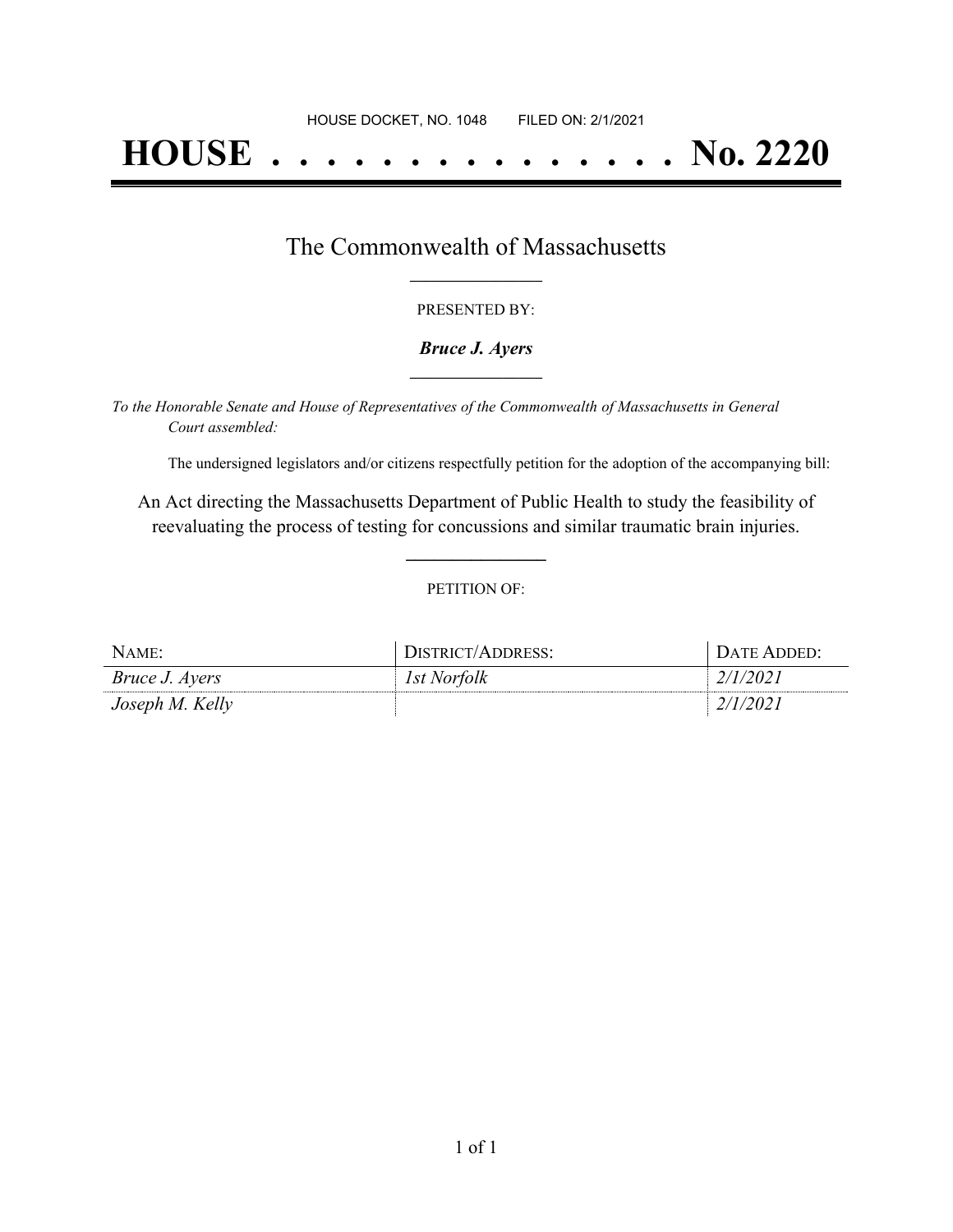#### HOUSE DOCKET, NO. 1048 FILED ON: 2/1/2021

## **HOUSE . . . . . . . . . . . . . . . No. 2220**

By Mr. Ayers of Quincy, a petition (accompanied by bill, House, No. 2220) of Bruce J. Ayers and Joseph M. Kelly relative to directing the Department of Public Health to study the feasibility of reevaluating the process of testing for concussions and similar traumatic brain injuries. Public Health.

#### [SIMILAR MATTER FILED IN PREVIOUS SESSION SEE HOUSE, NO. *1842* OF 2019-2020.]

## The Commonwealth of Massachusetts

**In the One Hundred and Ninety-Second General Court (2021-2022) \_\_\_\_\_\_\_\_\_\_\_\_\_\_\_**

**\_\_\_\_\_\_\_\_\_\_\_\_\_\_\_**

An Act directing the Massachusetts Department of Public Health to study the feasibility of reevaluating the process of testing for concussions and similar traumatic brain injuries.

Be it enacted by the Senate and House of Representatives in General Court assembled, and by the authority *of the same, as follows:*

|                  | SECTION 1. For the purposes of this legislation, the following definitions shall apply:       |  |
|------------------|-----------------------------------------------------------------------------------------------|--|
| 2                | (i): "Concussion" shall be defined as a traumatic brain injury (TBI) causing functional       |  |
| impairment.<br>3 |                                                                                               |  |
| 4                | (ii): "ImPACT test" shall be defined as a computer-based test for concussions and             |  |
| 5                | similar TBI's, focusing on challenging subjects with shapes as well as questions that require |  |
| 6                | thought.                                                                                      |  |
|                  | SECTION 2. Whereas traumatic brain injuries such as concussions may result in                 |  |
| 8                | permanent long-term brain damage, and whereas studies show current medical procedures used    |  |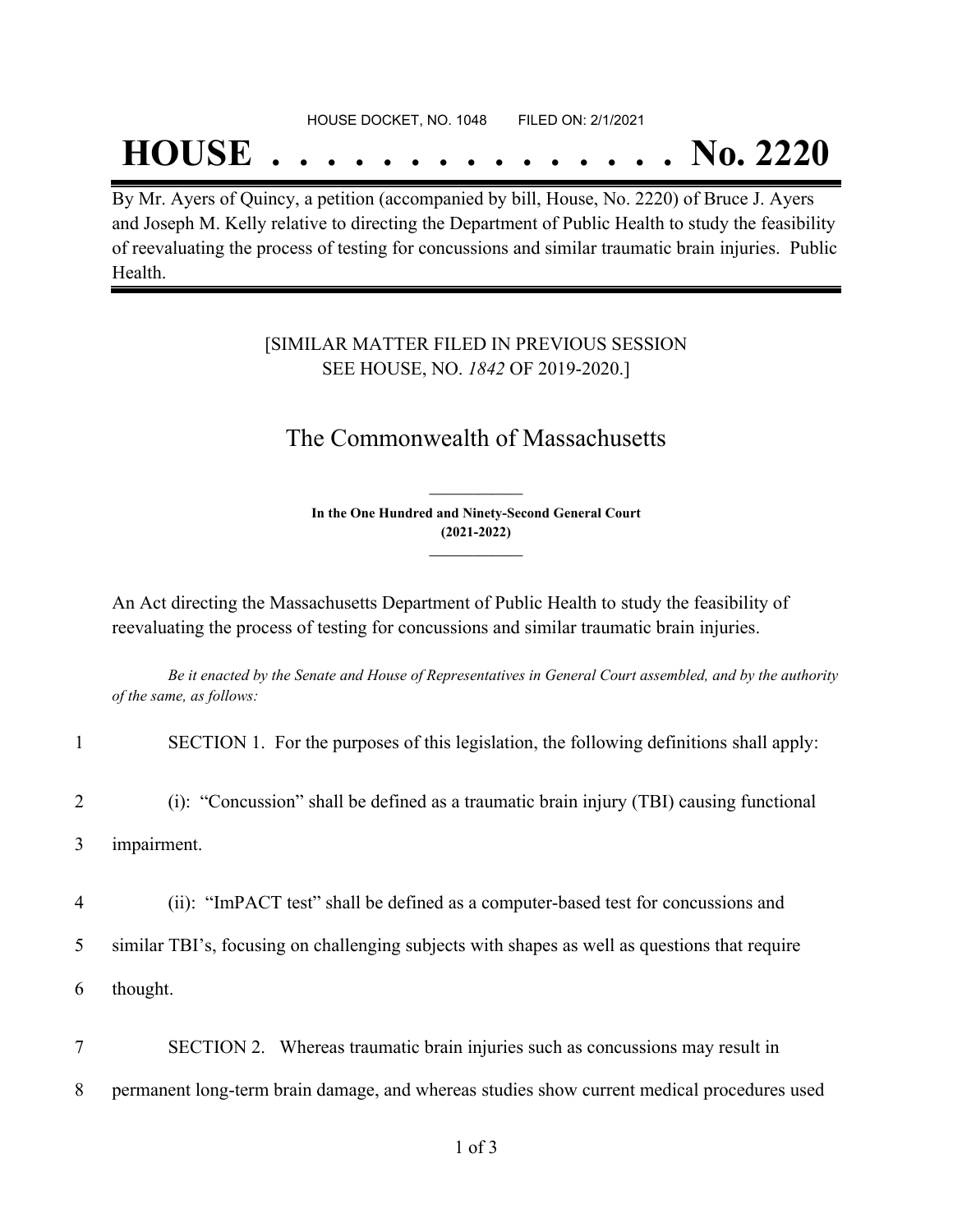to diagnose concussions often do not yield complete information and are not useful in the detection of mild brain injuries; this legislation shall instruct the Massachusetts Department of Public Health to study the feasibility of reevaluating concussion testing in the commonwealth. SECTION 3. This study shall specifically compare and contrast the standard ImPACT testing system with a new method of detecting concussions. This new method of testing shall rely on changes in brain glucose metabolism, which can be measured both functionally and morphologically in the eye of a subject. This method consists of three separate phases; these phases shall be defined as follows: (i): "Phase 1" shall use imaging technology to take video images or still photos of the movement of a subject's pupil and iris when following and/or focusing on an object. Phase 1 also consists of collecting the data on the effects of a concussion and building a database with the results. (ii): "Phase 2" shall involve the identification of morphological alterations in structures of the eye due to the alterations in blood flow and glucose metabolism after a concussion. (iii): "Phase 3" shall involve the use of the collected data to identify links between eye function and other neurological diseases. It shall also utilize the data collected to identify ways to deter and prevent concussions in the future. SECTION 4: The Department of Public Health shall be responsible for conducting a comprehensive study on the feasibility of this new method of concussion testing, and how it compares to the standard ImPACT method. The findings of this study shall be reported to the Governor of the Commonwealth; the Joint Committee on Public Health; the general public; and other interested parties.